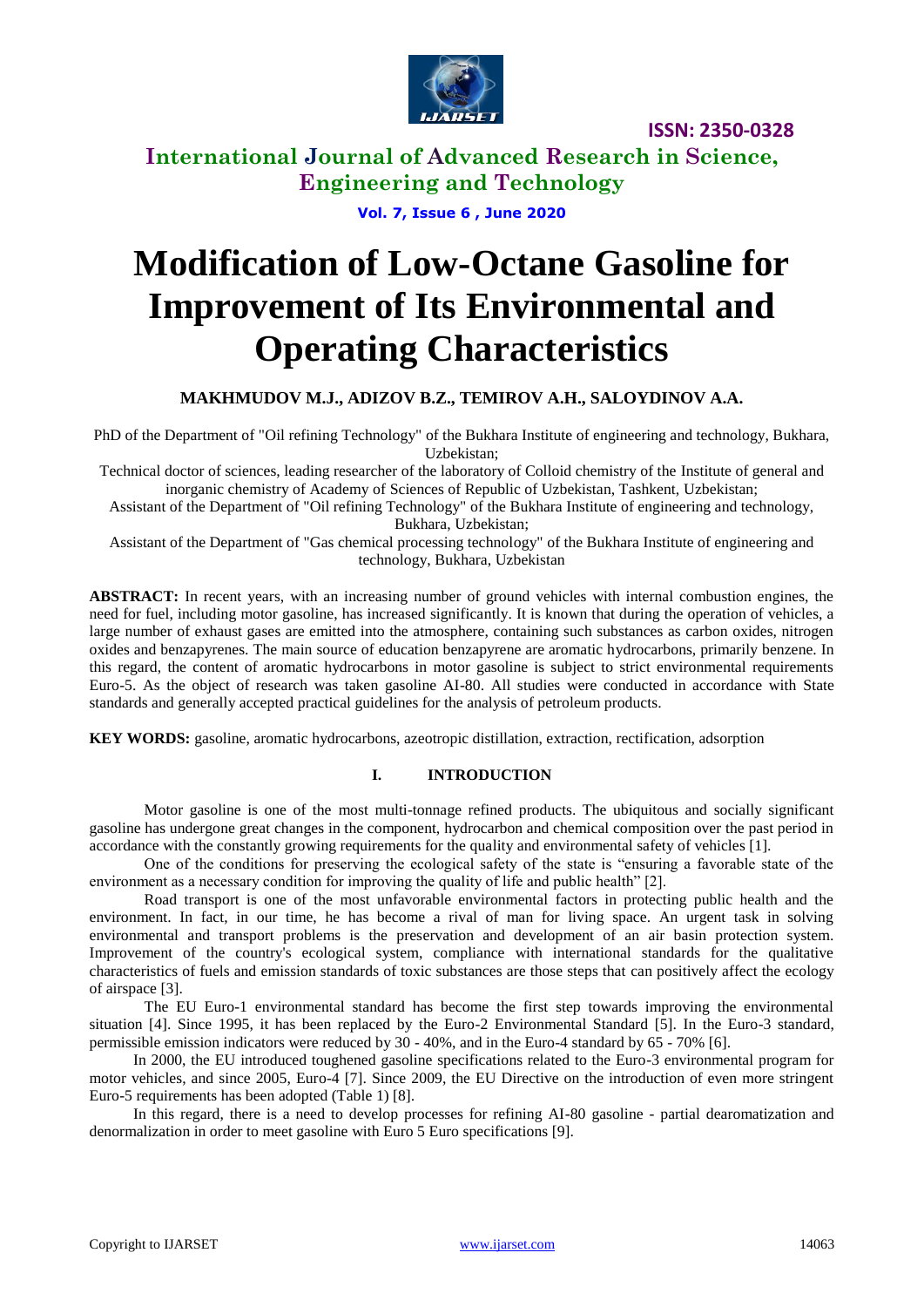

# **International Journal of Advanced Research in Science, Engineering and Technology**

### **Vol. 7, Issue 6 , June 2020**

 **Table 1**

| Modern requirements for the quality of gasoline |                     |                        |                        |                        |  |  |  |
|-------------------------------------------------|---------------------|------------------------|------------------------|------------------------|--|--|--|
|                                                 | <b>Requirements</b> |                        |                        |                        |  |  |  |
| <b>Indicators</b>                               | Euro 2<br>1995y     | Euro 3<br>2000y        | Euro 4<br>2005y        | Euro 5<br>2009y        |  |  |  |
| Benzene content, not more than,%                | 5.0                 | 1.0                    | 1.0                    | 1.0                    |  |  |  |
| Sulfur content,%                                | 0.05                | 0.015                  | 0.005                  | 0.001                  |  |  |  |
| The content of aromatic hydrocarbons,%          |                     | 42                     | 35                     | 35                     |  |  |  |
| The content of olefinic hydrocarbons,%          |                     | 18                     | 14                     | 14                     |  |  |  |
| Oxygen content,%                                |                     | 2.3                    | 2.7                    | 2.7                    |  |  |  |
| Fractional composition,%:                       |                     |                        |                        |                        |  |  |  |
| distilled up to $100^{\circ}$ C, not less       |                     | 46                     | 46                     | 46                     |  |  |  |
| distilled up to $150^{\circ}$ C, not less       |                     | 75                     | 75                     | 75                     |  |  |  |
| Saturated vapor pressure, kPa, no more          |                     | summer 70<br>winter 90 | summer 70<br>winter 90 | summer 70<br>winter 90 |  |  |  |

The Euro-5 environmental standard has been in force in Europe since 2009. For this class, a new type of fuel has already been produced that minimizes environmental pollution [10].

Environmental requirements for fuels are as follows:

- strict restriction of benzene content in motor gasolines;

- limiting the content of aromatic hydrocarbons in gasoline and diesel fuel, polycyclic in diesel fuels;

- limiting the content of olefinic hydrocarbons in gasoline;

- restriction of sulfur content in gasolines and diesel fuels up to thousandths of a percent;

- gradual limitation of the emission of products of incomplete combustion: carbon monoxide, hydrocarbons, particulate matter and nitrogen oxides [11].

Starting July 1, 2016, all vehicles imported into Europe must comply with the Euro-5 environmental class, i.e. concentrations of harmful substances in the exhaust gases should not exceed the levels established for this ecological class (table. 2) [12].

| Technical standards of environmental standards Euro 1-5 |                                |                     |                                          |                      |            |                                   |
|---------------------------------------------------------|--------------------------------|---------------------|------------------------------------------|----------------------|------------|-----------------------------------|
| Eco standard                                            | Carbon<br>monoxi-de<br>(II) CO | <b>Hydrocar-bon</b> | <b>Volatile</b><br>organic<br>substances | NitricOxide( $NOx$ ) | $HC+NOx$   | <b>Suspended</b><br>particles(PM) |
| Euro 1                                                  | 2.72(3.16)                     |                     |                                          |                      | 0.97(1.13) |                                   |
| Euro 2                                                  | 2.2                            |                     |                                          |                      | 0.5        |                                   |
| Euro 3                                                  | 2.3                            | 0.20                | ۰.                                       | 0.15                 |            |                                   |
| Euro 4                                                  | 1.0                            | 0.10                |                                          | 0.08                 |            |                                   |
| Euro 5                                                  | 1.000                          | 0.100               | 0.68                                     | 0.060                |            | 0.005                             |

 **Table 2**

In connection with the foregoing, the following goal has been set in this work - the study of AI-80 motor gasoline to improve its environmental and operational characteristics.

#### **II. RELATED WORK**

Jones EM, Smith LA, Emelyanov V.E., Akhmetov A.F., were engaged in scientific research on the development of technologies to improve the physicochemical, environmental and operational properties of motor gasoline, to reduce the content of aromatic hydrocarbons, in particular benzene, in its composition. Byakov A.G., PetrovI.Ya., Abdulminiev K.G., Kazakov M.O., Kapizova N.B., Soloviev A.S., Gerasimov D.N., Kaldygozov A.E., PoletaevaO .U., As well as domestic scientists SaydakhmedovSh.M., Khamidov B.N., Yunusov MP, Narmetova G.R. and etc.

#### **III. METHODS**

A complex of classical and modern research methods was used in the work, which allows one to determine the physical, physicochemical characteristics, functional composition, study the processes occurring in the original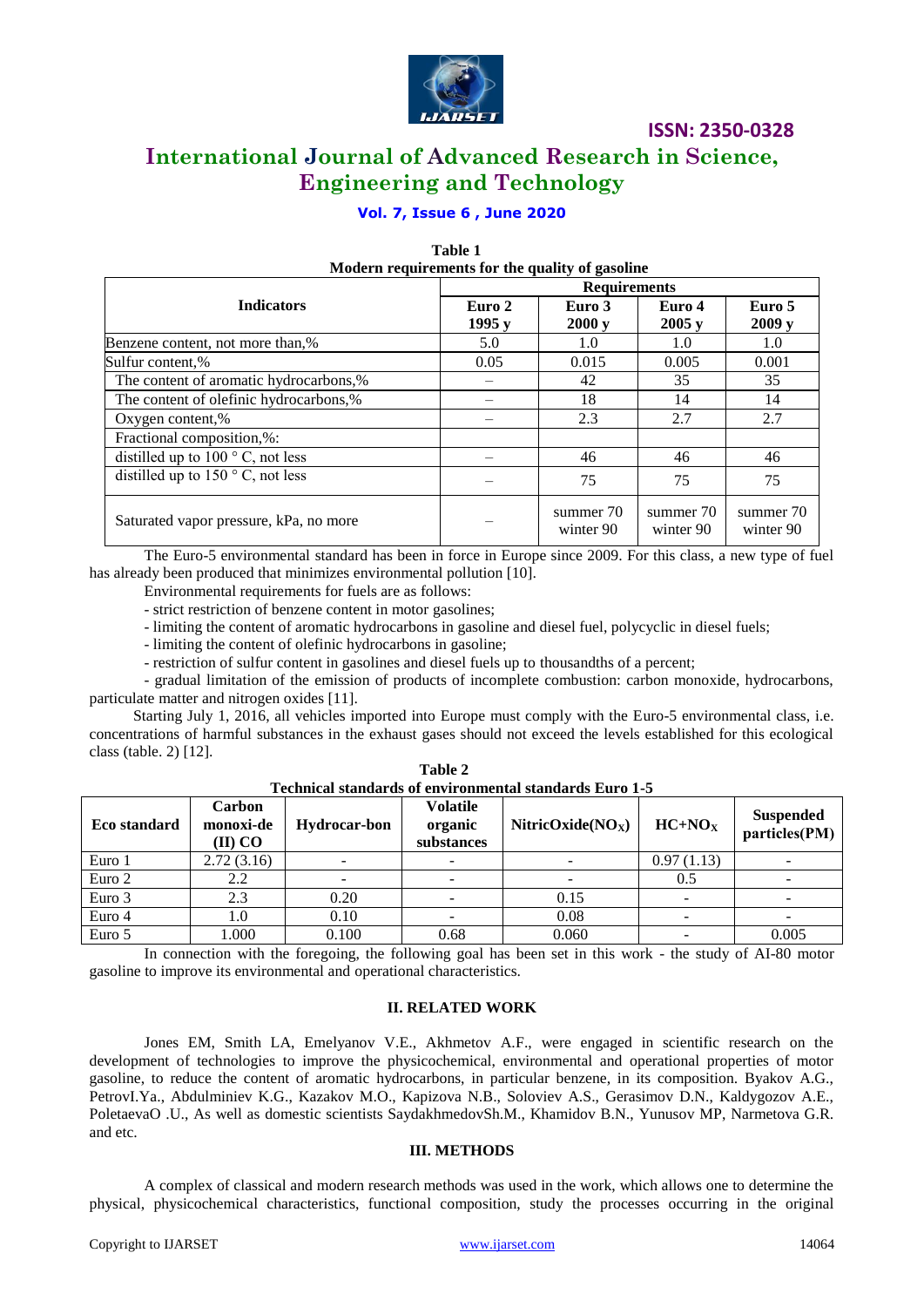

# **International Journal of Advanced Research in Science, Engineering and Technology**

### **Vol. 7, Issue 6 , June 2020**

automobile gasoline and gasoline subjected to various refinement processes, in particular, dearomatization, and also establish chemical compositions, structure, chemical nature and their stability. It should be noted that the AI-80 industry gasoline does not meet the European standard quality requirements.

As the object of study was taken AI-80 gasoline. All studies were conducted in accordance with State standards and generally accepted practical guidelines for the analysis of petroleum products [13].

The study of AI-80 gasoline was carried out using a set of physical and chemical methods [13]:

- 1. Method for determining the acidity of fuel by titration with KOH;
- 2. Determination of water content by the method of Dean and Stark;
- 3. Determination of solids by weight method;
- 4. Test method on a copper plate;
- 5. Method for the determination of water soluble acids and alkalis;
- 6. Method for determining the density (pycnometer);
- 7. Determination of the refractive index (IRF-22);
- 8. Determination of molecular weight by cryoscopic method.

9. The molecular weight and group hydrocarbon composition of gasoline were determined by the adsorption cryoscopic method [14].

The hydroisomerization of the benzene-containing gasoline fraction AI-80 was carried out in a special high pressure autoclave.

The connection scheme of the equipment during hydrogenation processes in a laboratory autoclave is shown in Fig. 1.

The autoclave is a thick-walled steel vessel designed for high pressure. The dimensions of the autoclave with a capacity of 1 liter are designed for an operating temperature of 450 - 500 °C and a pressure of 300 *atm*. The supply of hydrogen in the autoclave is carried out either directly from the bomb, or using a compressor. Heating is done either by gas or by electricity.

The height of the casing (to the lower flange) is 340 mm, the inner diameter is 100 mm, the wall thickness is 10 mm, the diameter of the flange and cover is 270 mm, and the thickness is 46 mm.

The autoclave body is made of steel; the flange is screwed onto the housing by thread. The lid of the autoclave is attached to the flange with twelve bolts, it is equipped with a thermocouple pocket, a pressure gauge and a pressurereducing valve, which serves to release hydrogenation products from the autoclave. The tightness of the lid to the flange is ensured by a red copper shutter.



Figure 1. Experimental equipmentscheme

*1 - cylinder with hydrogen; 2 - needle valve; 3 - pressure gauge; 4 - rotary motor; 5 - tube for supplying raw materials and gas; 6 - thermocouple; 7 - millivoltmeter; 8 - gearbox; 9 - an autoclave; 10 - electric oven; 11 – transformer*

The investigated raw materials (1 l) were loaded into an autoclave. After pouring the product, the autoclave was closed with a lid, the nuts were tightened with a wrench (the nuts should be tightened gradually and be sure to properly, and not in a row to avoid skewing the lid). Then, a coil was screwed to the nipple of the pressure reducing valve, it was checked whether the pressure reducing valve was closed, and the autoclave was installed in a special stand with slots for the burners.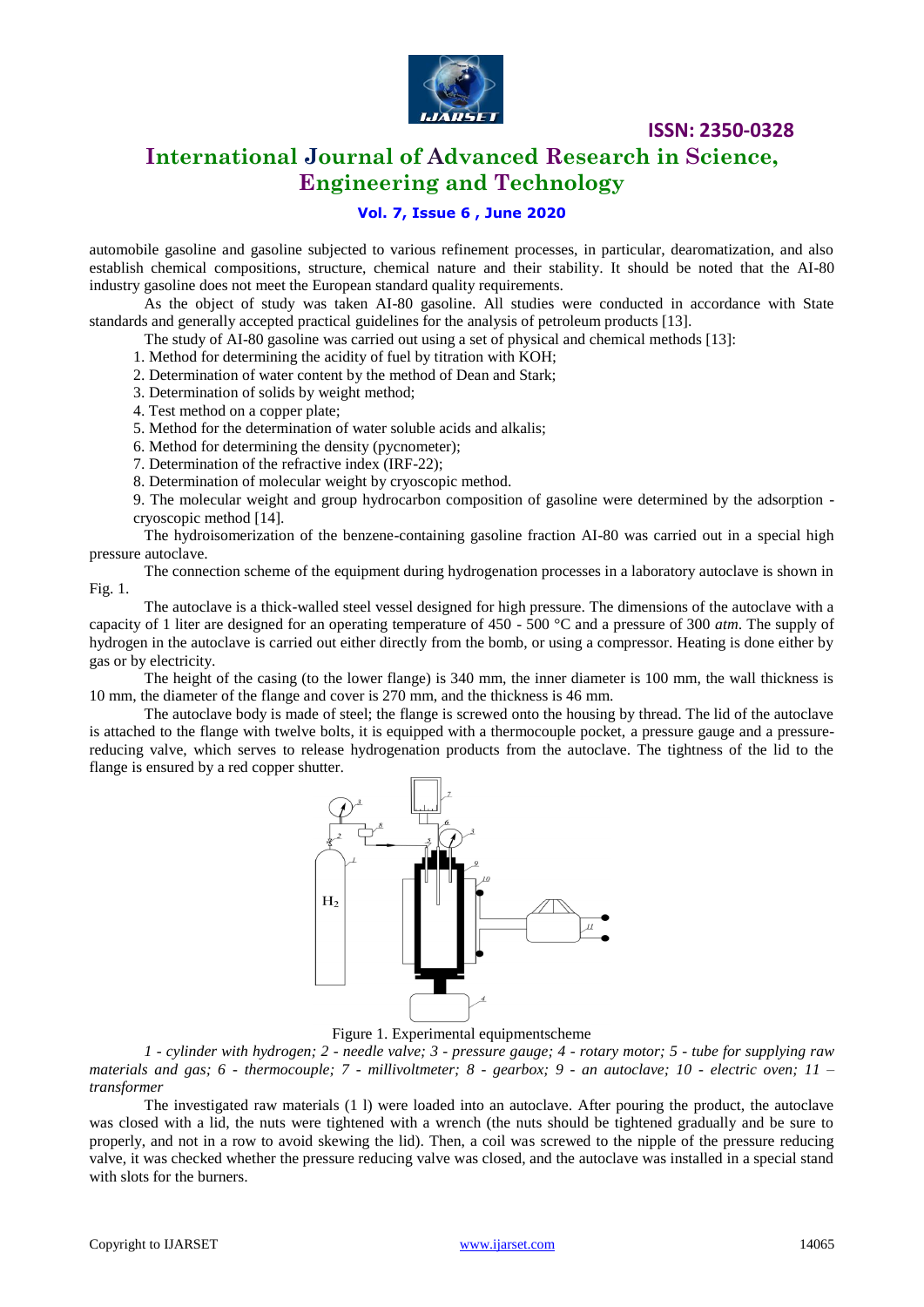

# **International Journal of Advanced Research in Science, Engineering and Technology**

### **Vol. 7, Issue 6 , June 2020**

The temperature of the autoclave was kept constant with an accuracy of  $\pm 1$  ° C using a temperature controller. The temperature of the reaction zone was controlled using a chromium - aluminum thermocouple placed in the catalyst bed. The pressure of the autoclave was determined by a pressure gauge, which is mounted on the autoclave. Each experiment lasted 2 hours.

Before each experiment, the used catalyst was activated by a stream of hydrogen for 4 hours.

**IV. RESULTS**

Table 3 shows the physical and chemical characteristics of the object of study.

**Table 3**

| Physical and chemical characteristics of the object of study |  |  |  |
|--------------------------------------------------------------|--|--|--|
|--------------------------------------------------------------|--|--|--|

| N <sub>2</sub>   | <b>Indicators</b>                                             | gasoline AI-80                  |
|------------------|---------------------------------------------------------------|---------------------------------|
| 1.               | Colour                                                        | Lightyellow, clear, transparent |
|                  | Knockresistance:                                              |                                 |
| $\overline{2}$ . | Octane number by research method                              | 80                              |
|                  | Octane number by motor method                                 | 76                              |
| 3.               | Density at 20 °C, g/cm3                                       | 0,770                           |
| 4.               | Refractive<br>index, $n_D^{20}$                               | 1,4631                          |
| 5.               | Copper plate test                                             | withstands                      |
| 6.               | Water content                                                 | absence                         |
| 7.               | Solids content                                                | absence                         |
| 8.               | Fractional composition:<br>distillation start temperature, °C | 36                              |
|                  | distillation limits, $\circ$ C:<br>10%                        | 50                              |
|                  | 50%                                                           | 104                             |
|                  | 90%                                                           | 150                             |
|                  | The end of the boil, $\degree$ C                              | 180                             |
|                  | The residue in the flask,%                                    | 1,5                             |
|                  | Loss%                                                         | 3,0                             |
| 9.               | Mass fraction of sulfur, in%                                  | 0,02                            |
| 10.              | The content of water soluble acids and alkalis                | absence                         |
| 11.              | Acidity, mg KOH on 100 cm <sup>3</sup> of gasoline            | 3,0                             |
| 12               | The content of actual resins, mg/100 $\text{cm}^3$            | 1140                            |
|                  | Hydrocarbon composition, % mass .:<br>aromatic hydrocarbons   | 48,24                           |
| 13.              | n-paraffin hydrocarbons                                       | 15,3                            |
|                  | iso-paraffin + naphthenic hydrocarbons                        | 36,46                           |

As can be seen from the data presented, gasoline has a light yellow color, it is transparent, O.Ch. according to the research method 80, motor - 76, with a density of 0.772 g / cm3 and a refractive index of 1.4632, it withstands the test on a copper plate, there is no water and no mechanical impurities. According to the fractional composition, 50% is distilled at 104 ° C, 90% is distilled at 150 ° C, the end of boiling is 180 ° C.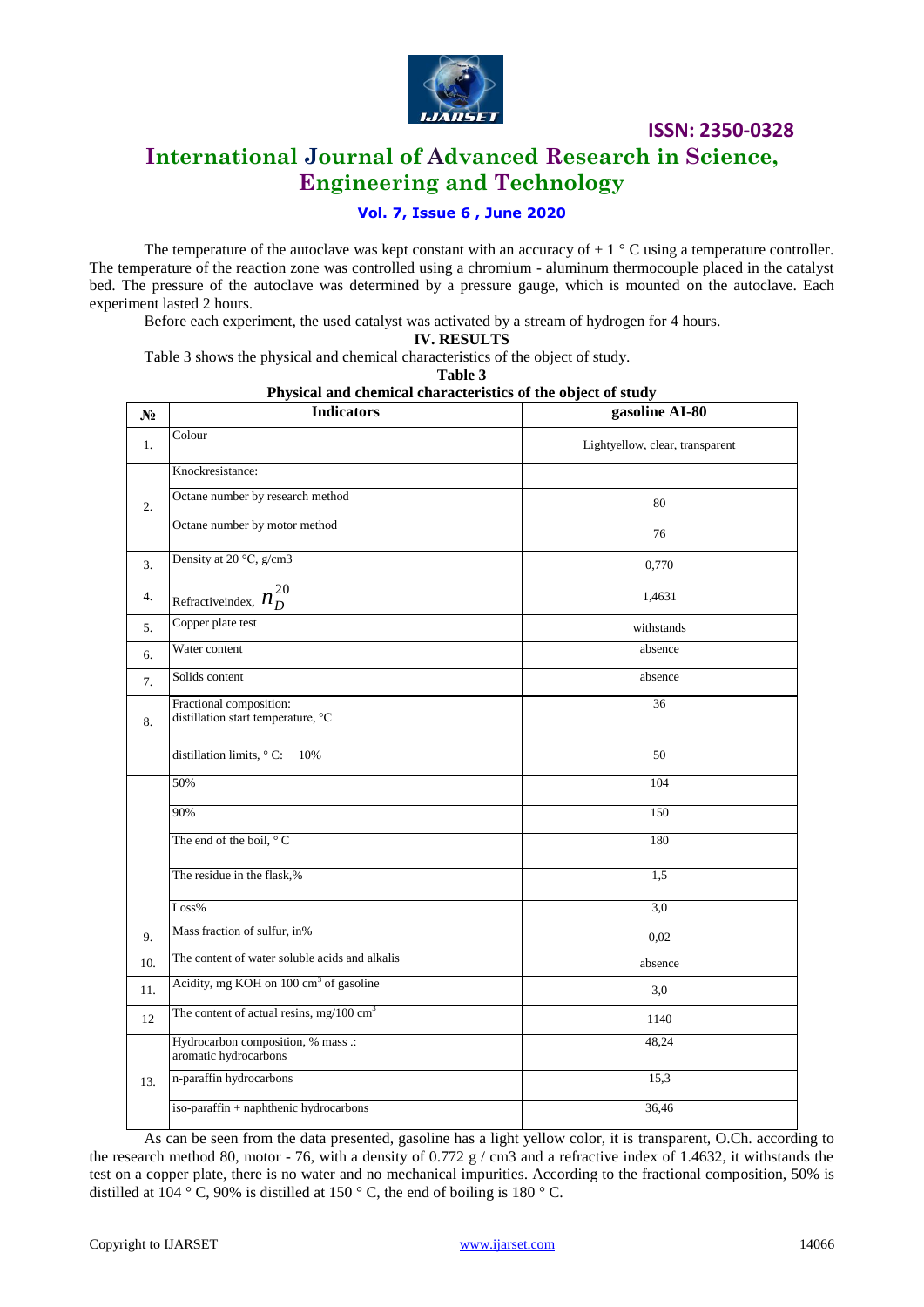

## **International Journal of Advanced Research in Science, Engineering and Technology**

### **Vol. 7, Issue 6 , June 2020**

It should be noted that in connection with changes in the ratio of the composition of crude oil: gas condensate, from which automobile gasoline AI-80 (A-80) is obtained at the Bukhara oil refinery, the content of aromatic hydrocarbons and benzene also changed. A sample of gasoline in 2014, which was produced from oil and gas condensate raw materials, where the ratio of oil to gas condensate was 7: 3, and the content of benzene (5%) and aromatic hydrocarbons (not normalized) corresponded to the European standard. This sample practically corresponded to Eurostandard-3 - when determining the group content of aromatic hydrocarbons by the adsorption-cryoscopic method, it amounted to 44.7% of the mass.

But subsequently, when the composition of the oil and gas condensate feed was changed in the direction of increasing gas condensate to 65-70% due to a reduction in oil reserves, the total aromatic hydrocarbon content reached 48.78% and, in particular, benzene, increased to 8.46 (in% mass.).

In this regard, there was a need to develop processes for dearomatization and refinement of AI-80 gasoline in order to comply with European specifications Euro-4 and Euro-5.

In order to reduce the content of benzene and aromatic hydrocarbons in the composition of the object of study, we distilled low boiling fractions from which AI-80 gasoline by fractional distillation, in which a high content of benzene is observed.

Although the boiling point of benzene is 80  $\degree$  C, the distillation was carried out to 120  $\degree$  C. the elasticity of its vapor was taken into account.

To study the individual composition of low-boiling gasoline fractions in order to determine the quantitative benzene content in each obtained fraction, gas-liquid chromatography was used. The results are shown in table. 4.

| No. | <u> 11 iliyyadda o mimirt ol miotiithticii ci 112 co gaboliilt o'g iltheticib milw o'tiibtir toilittir</u><br><b>Fraction</b> | Amount, ml | Amount of benzene%,<br>vol. |
|-----|-------------------------------------------------------------------------------------------------------------------------------|------------|-----------------------------|
|     | AI-80 gasoline                                                                                                                | 100        | 8,11                        |
| 2.  | start of boil - $80^{\circ}$ C                                                                                                | 28,5       | 17,4                        |
| 3.  | $80 - 90^{\circ}C$                                                                                                            | 9,7        | 15,5                        |
| 4.  | $90 - 100$ °C                                                                                                                 | 11,2       | 11,35                       |
| 5.  | $100 - 110$ <sup>o</sup> C                                                                                                    | 2,4        | 7,8                         |
| 6.  | $110 - 120$ <sup>o</sup> C                                                                                                    | 7,5        | 4,7                         |
| 7.  | $120 - 130$ °C                                                                                                                | 8,4        | 0.04                        |

**Table 4 Material balance of distillation of AI-80 gasoline by fractions and benzene content**

As can be seen from the data presented, benzene almost does not remain after 120 °C, and there is also a part of toluene in this gasoline fraction. Since our goal in gasoline is to reduce not only the amount of benzene (up to 1%), but also reduce the content of aromatic hydrocarbons (up to 35%), therefore, for the hydroisomerization process as a raw material, we used the NK fraction of gasoline -  $120^{\circ}$ C.

The results of the study of fractional distillation of AI-80 gasoline and some physico-chemical characteristics of gasoline fractions are presented in table. 5.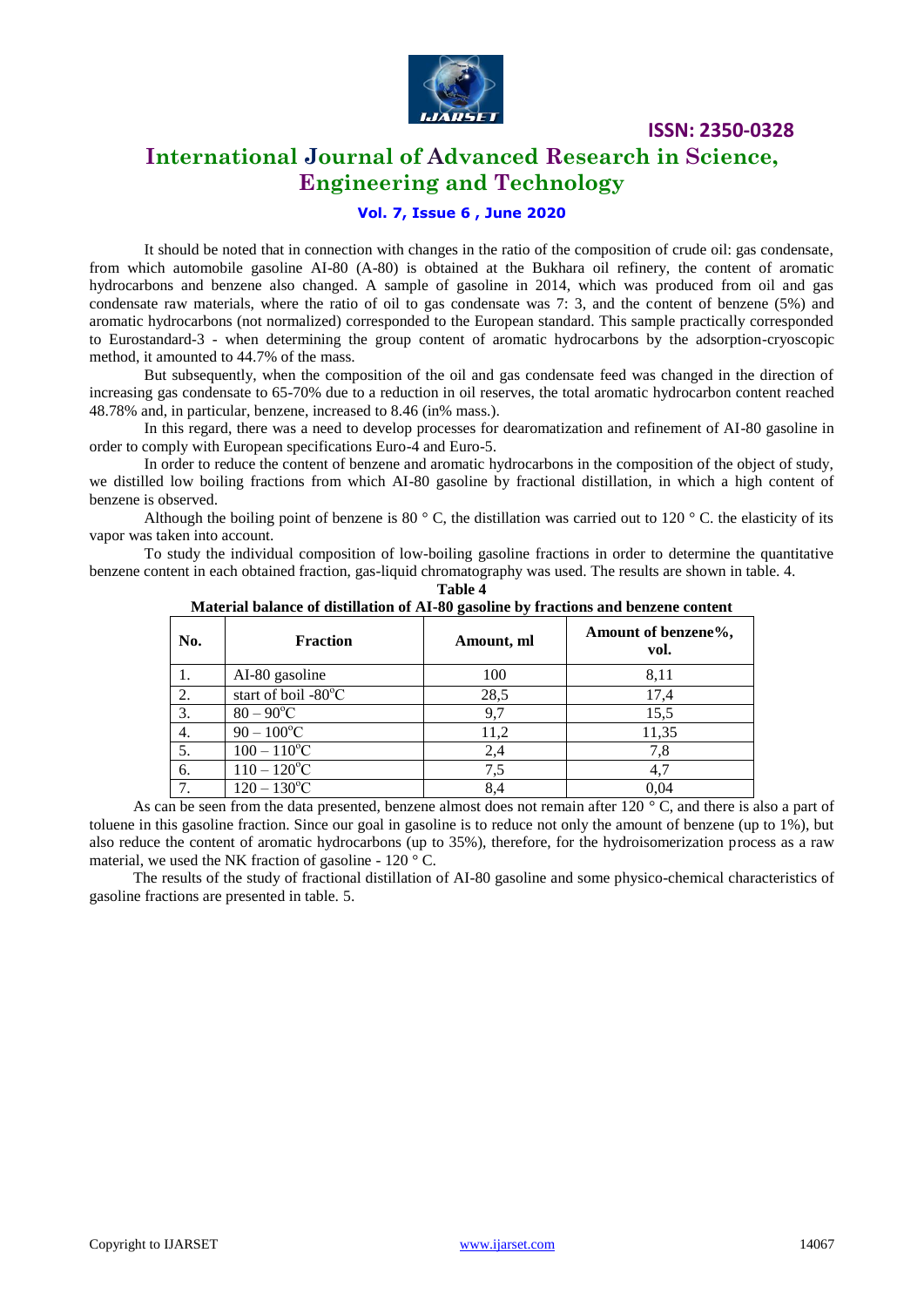

# **International Journal of Advanced Research in Science, Engineering and Technology**

### **Vol. 7, Issue 6 , June 2020**

#### **Table 5**

|                |                                           |                                    |                  |                            | The hydrocarbon content in gasoline AI-80 and its fractions |                                  |                                 |                                 |
|----------------|-------------------------------------------|------------------------------------|------------------|----------------------------|-------------------------------------------------------------|----------------------------------|---------------------------------|---------------------------------|
|                |                                           |                                    |                  |                            |                                                             | The hydrocarbon content,% of the | vol.                            |                                 |
| $N_2$          | Name of samples                           | $\overline{\mathbf{a}}$<br>Volume, | Refractive index | Density, g/cm <sup>3</sup> | aromatic                                                    | n-paraffin                       | enic<br>naphthe<br>iso-paraffin | %,<br>benzene,<br>The amount of |
| 1              | AI-80 gasoline                            | 100                                | 1,4631           | 0,770                      | 48,24                                                       | 15,3                             | 36,46                           | 8,11                            |
| $\overline{2}$ | Fraction from start of<br>boil - $120 °C$ | 49,4                               | 1,4455           | 0,740                      | 42,12                                                       | 12,2                             | 45,68                           | 13                              |
| 3              | Fraction above $120^{\circ}$ C            | 50,6                               | 1,4850           | 0,790                      | 55,32                                                       | 6,89                             | 37,79                           | 0,03                            |

According to the above data (Tables 4 and 5), it can be seen that during the rectification of gasoline, the amount of benzene decreased to the requirements of European standards. At the same time, the amount of gasoline decreased significantly.

To replenish the lost fraction and improve the hydrocarbon composition, the following tasks were set and solved:

- a change in the hydrocarbon composition of the isolated benzene-containing fraction with the conversion of benzene and toluene to naphthenic hydrocarbons and the addition of this fraction to gasoline as a high-octane and modifying component;

- the selection of catalysts and their optimal choice for the hydroisomerization process;

- determination of optimal conditions for the process of hydroisomerization.

Based on the foregoing, at the next stage of the studies, the benzene-containing fraction of AI-80 gasoline was hydroisomerized on a nickel-tungsten-containing catalyst, which is basic nickel and tungsten supported on chlorinated alumina. High acidity supports are used for many isomerization processes. To do this, during its preparation, various zeolites or a carrier are added, which are treated with halogens (Cl or F). We treated the support ( $\gamma$ -aluminum oxide) with HCl.

The AlNiW-Cl catalyst contains:  $4.0\%$  NiO,  $5.0\%$  WO<sub>3</sub>, and 91% chlorinated Al<sub>2</sub>O<sub>3</sub>. The results of the hydroisomerization of the benzene-containing fraction of gasoline are given in table. 6.

As can be seen from the table, the content of aromatic hydrocarbons and n-paraffins in the catalysis significantly decreased at a pressure of 5 MPa and a temperature of 200-220 ° C.

**Table 6**

**Group hydrocarbon composition of raw materials and products obtained using AlNiW-Cl catalyst**

| <b>B.</b> The composition<br>of the raw<br>A. Hydrocar |                              | The composition of the products obtained at various<br>C.<br>temperatures,% of the mass. |          |          |          |        |            |
|--------------------------------------------------------|------------------------------|------------------------------------------------------------------------------------------|----------|----------|----------|--------|------------|
| bons                                                   | materials, % of the<br>mass. | D. 160                                                                                   | E. 180   | F. 200   | G. 220   | H. 240 | <b>260</b> |
| J. Pressure, 3 MPa                                     |                              |                                                                                          |          |          |          |        |            |
| K. Aromatic<br>hydrocar<br>bons                        | L. 42,12                     | M. 38,25                                                                                 | N. 36,45 | 0. 33,44 | P. 32,67 | Q. 35  | R. 36,24   |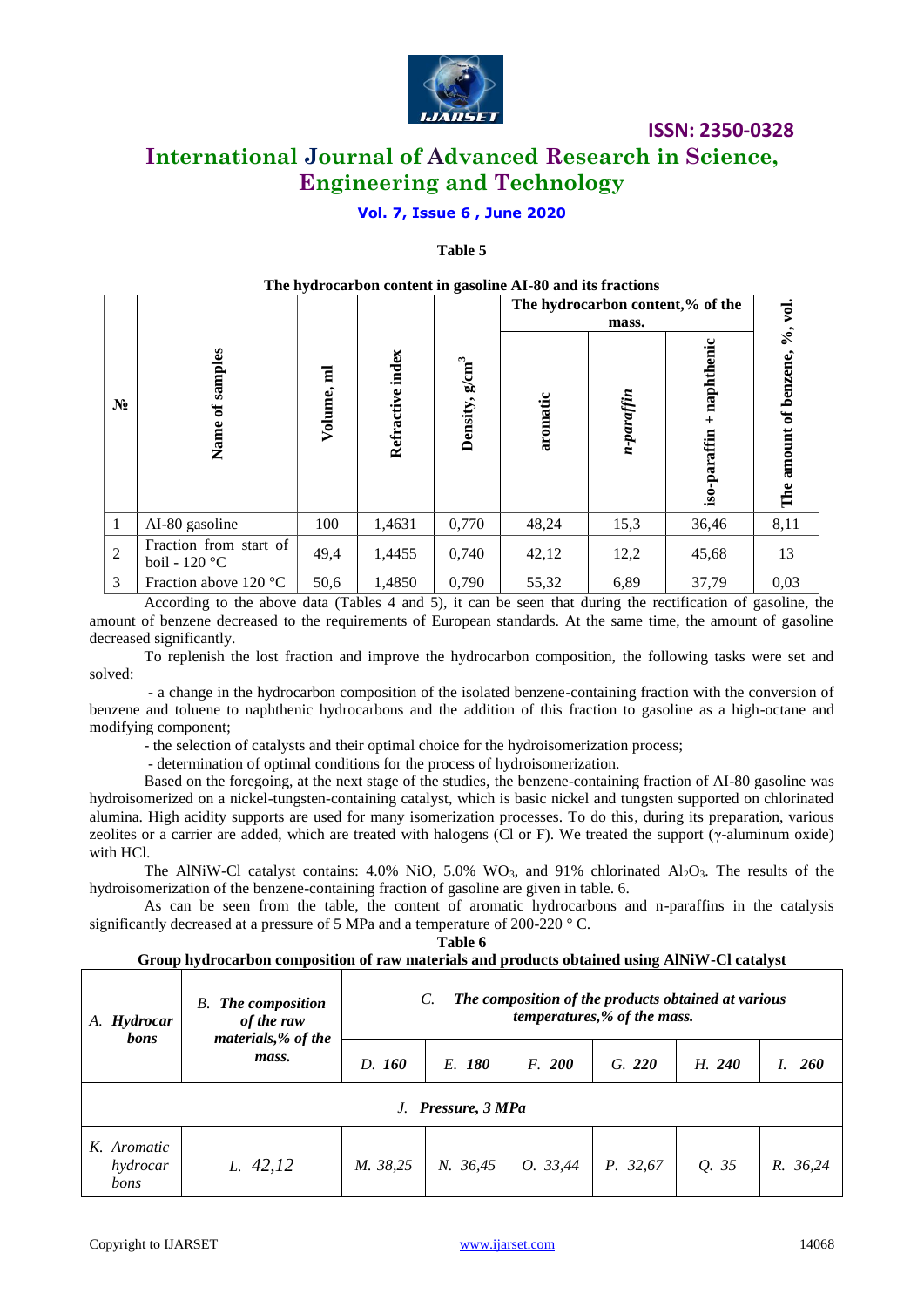

# **International Journal of Advanced Research in Science, Engineering and Technology**

### **Vol. 7, Issue 6 , June 2020**

| $S.$ $n-$<br>paraffin<br>hydroca<br>rbons                               | T. 12,2      | U. 11                          | V. 9,98                             | W. 8,14                        | X. 8,94                         | Y. 8, 12                      | Z. 8,18                |
|-------------------------------------------------------------------------|--------------|--------------------------------|-------------------------------------|--------------------------------|---------------------------------|-------------------------------|------------------------|
| AA.<br>$iso-$<br>paraffin<br>and<br>naphthen<br>ic<br>hydrocar<br>bons  | BB.<br>5,68  | CC.<br>5 <sup>5</sup><br>0,75  | DD.<br>5 <sup>5</sup><br>3,57       | EE.<br>$5\overline{)}$<br>8,42 | $\mathfrak{I}$<br>FF.<br>8,39   | GG.<br>5<br>6,88              | HH.<br>5<br>5,58       |
|                                                                         |              |                                | II. Pressure, 4 MPa                 |                                |                                 |                               |                        |
| JJ. Aromatic<br>hydrocar<br>bons                                        | KK.<br>2,12  | LL.34,55                       | $MM$ .<br>$\mathfrak{Z}$<br>2,15    | NN.<br>2<br>9                  | $\overline{c}$<br>00.<br>3,95   | PP.<br>$\overline{c}$<br>4,19 | QQ.<br>2<br>6,12       |
| RR.<br>$n-$<br>paraffin<br>hydrocar<br>bons                             | SS. 12,2     | TT.9,12                        | UU.<br>$\boldsymbol{\delta}$<br>,75 | VV.<br>$\overline{7}$<br>,98   | WW.<br>7<br>,32                 | XX.<br>7<br>, 14              | YY.8,12                |
| ZZ.iso-<br>paraffin<br>and<br>naphthen<br>ic<br>hydrocar<br>bons        | AAA.<br>5,68 | BBB.<br>$\mathfrak{I}$<br>6,33 | CCC. 5<br>9,1                       | DDD. 6<br>3,02                 | EEE.<br>6<br>8,73               | FFF.<br>6<br>8,67             | GGG.<br>- 6<br>5,76    |
|                                                                         |              | HHH.                           | Pressure, 5 MPa                     |                                |                                 |                               |                        |
| <b>III.</b> Aromatic<br>hydrocar<br>bons                                | JJJ.<br>2,12 | KKK.<br>2<br>8,45              | LLL.<br>2<br>$\overline{c}$         | <b>MMM.</b> 1<br>6,1           | NNN.<br>$\boldsymbol{l}$<br>5,8 | 000.<br>2<br>0,4              | PPP.<br>2<br>4,55      |
| QQQ. n-<br>paraffin<br>hydrocar<br>bons                                 | RRR.<br>2,2  | SSS.<br>$\overline{7}$<br>,41  | TTT. 5<br>,22                       | $UUU.$ 1<br>,4                 | VVV. 0<br>,7                    | WWW. 0<br>,5                  | XXX.<br>$\theta$<br>,4 |
| $iso-$<br>YYY.<br>paraffin<br>and<br>naphthen<br>ic<br>hydrocar<br>bons | ZZZ.<br>5,68 | AAAA. 6<br>4,14                | BBBB. 7<br>2,78                     | CCCC. 8<br>2,5                 | DDDD. 8<br>3,5                  | EEEE. 7<br>9,1                | FFFF. 7<br>5,05        |

Table 6 shows that with increasing pressure of the hydroisomerization process in the catalysis, the content of aromatic and n-paraffin hydrocarbons decreases, and the amount of iso-paraffin and naphthenic hydrocarbons increases.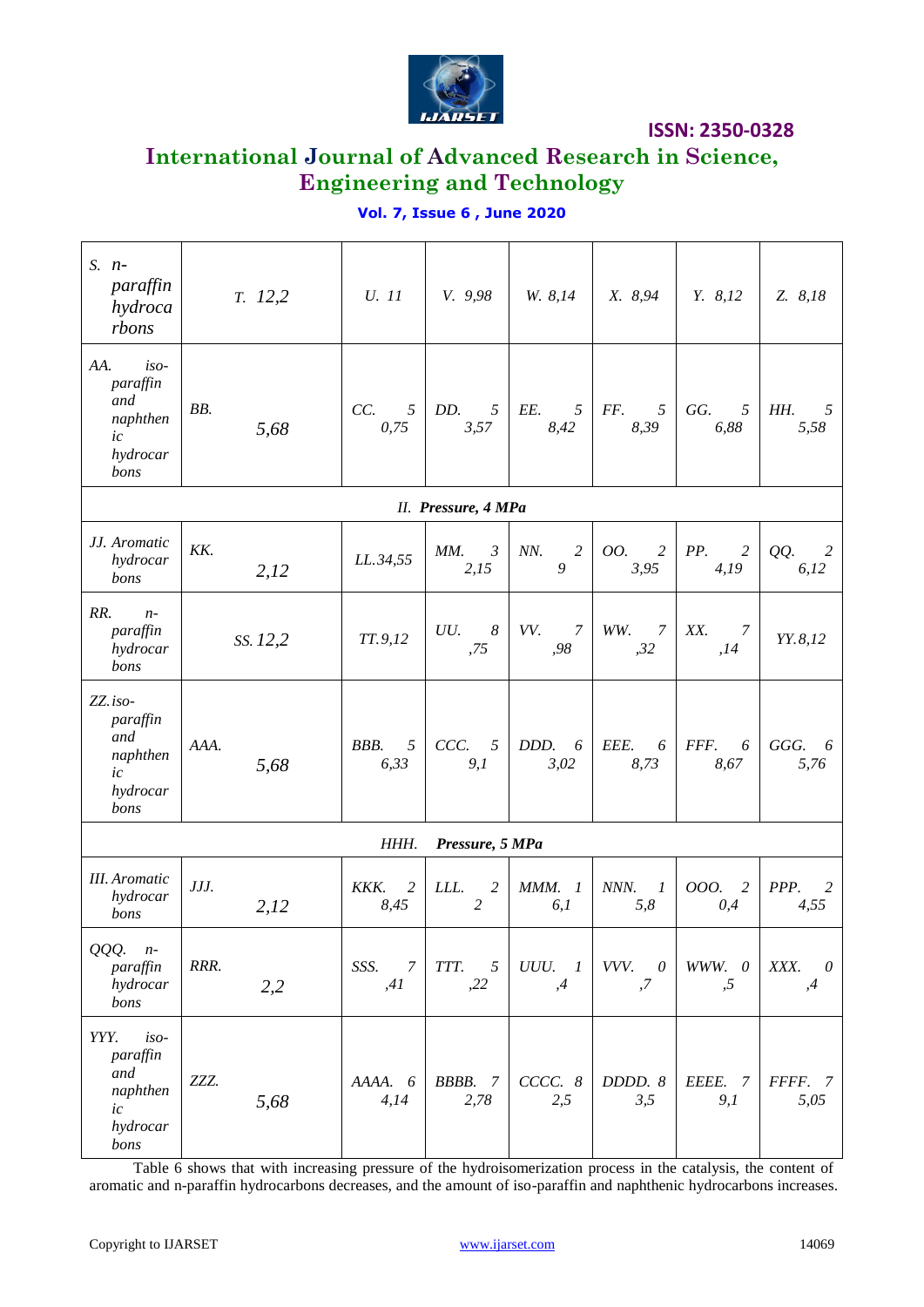

# **International Journal of Advanced Research in Science, Engineering and Technology**

### **Vol. 7, Issue 6 , June 2020**

Based on this, it can be argued that the hydrogenation of aromatic hydrocarbons and the isomerization of n-paraffin hydrocarbons on the alumina-tungsten catalyst proceeds most actively at 5 MPa.

The yield of catalyzate to 200 °C decreases slightly, and with increasing process temperature the gas yield increases significantly. Based on this, we can say that with an increase in temperature above 200  $\degree$  C during hydroisomerization an increase in the hydrocracking reaction is observed. This can lead to significant loss of gasoline resource.

At the next stage, the obtained hydroisomerization product and heavy gasoline fractions were compounded with the ratio: modifier - 62.7%, heavy gasoline fraction 37.3% to obtain new modified gasoline samples. After that, the physical and chemical properties and group hydrocarbon composition of the obtained gasoline were determined. Physical and chemical characteristics of the resulting gasoline are given in table. 7.

| $N_2$                    | T hysical and chemical enaracteristics of gasoline obtained using the All W +Cl catalyst<br>Specification | <b>Indicators</b>                |
|--------------------------|-----------------------------------------------------------------------------------------------------------|----------------------------------|
| $\,1\,$                  | Colour                                                                                                    | Light yellow, clear, transparent |
| $\overline{c}$           | Octane number by research method                                                                          | 95,8                             |
| 3                        | Density at 20 $\degree$ C, g/cm3                                                                          | 0,760                            |
| $\overline{\mathcal{A}}$ | 20<br>Refractive index,                                                                                   | 1,4370                           |
| 5                        | Copper plate test                                                                                         | withstands                       |
| 6                        | Water content                                                                                             | absence                          |
| $\tau$                   | Solids content                                                                                            | absence                          |
| 8                        | Содержание фактических смол, мг/100 см3                                                                   | absence                          |
|                          | Hydrocarbon composition, % mass .:<br>aromatic hydrocarbons                                               | 30,12                            |
| 9                        | n-paraffin hydrocarbons                                                                                   | 3,44                             |
|                          | iso-paraffin + naphthenic hydrocarbons                                                                    | 66,44                            |
| 10                       | The benzene content,% vol.                                                                                | 0,32                             |

#### **Table 7 Physical and chemical characteristics of gasoline obtained using the AlNiW-Cl catalyst**

As can be seen, from the results of the analysis of the obtained modified gasoline, according to the content of benzene and aromatic hydrocarbons, it meets the standards of European standards.

On the basis of the conducted enlarged experiments on improving the environmental and operational characteristics and on bringing local AI-80 gasoline to Euro-4 and Euro-5 standards, a circuit diagram has been drawn up.

#### **V. CONCLUSION**

So, a method has been developed for modifying AI-80 motor gasoline in an enlarged pilot plant in the laboratory using the hydroisomerization method to bring the content of aromatic hydrocarbons to 35% of the mass. and benzene 1% vol., i.e. compliance of gasoline with Euro-4 and Euro-5 requirements.

#### **REFERENCES**

1. Kapustin V. M. Technology of automobile gasoline production. - Moscow: Chemistry, 2015. - 256 p.

2. Technical regulations of the Customs Union TR CU 013/2011 "On requirements for automobile and aviation gasoline, diesel and marine fuel, jet fuel and fuel oil", (approved by: the Commission of the Customs Union, decision No. 826 of 18.10.2011).

3. Kartoshkin, A. p. Fuel for automotive equipment: reference: studies. manual / A. p. Kartoshkin-M.: Academy, 2012. - 192 p.

4. Khaziev A. A. Modern requirements for the quality of automobile gasoline / A. A. Khaziev // SB. labours' by mater. 66th scientific methodic. and scientific research. Conf. MADI (GTU) - Moscow: MADI (GTU), 2010. - Pp. 212-215.

5. Khovavko I. Yu. Environmental regulation of motor fuel markets // Bulletin of the Moscow University. Series 6. Economy. - 2006. No-6.

6. Kapustin V. M. Problems of oil refining development in Russia // Oil and capital. - 2006. - 6 Oct.

7. Oil and gas vertical: processing, chemistry, marketing. - 2008. – March, P. 6-7.